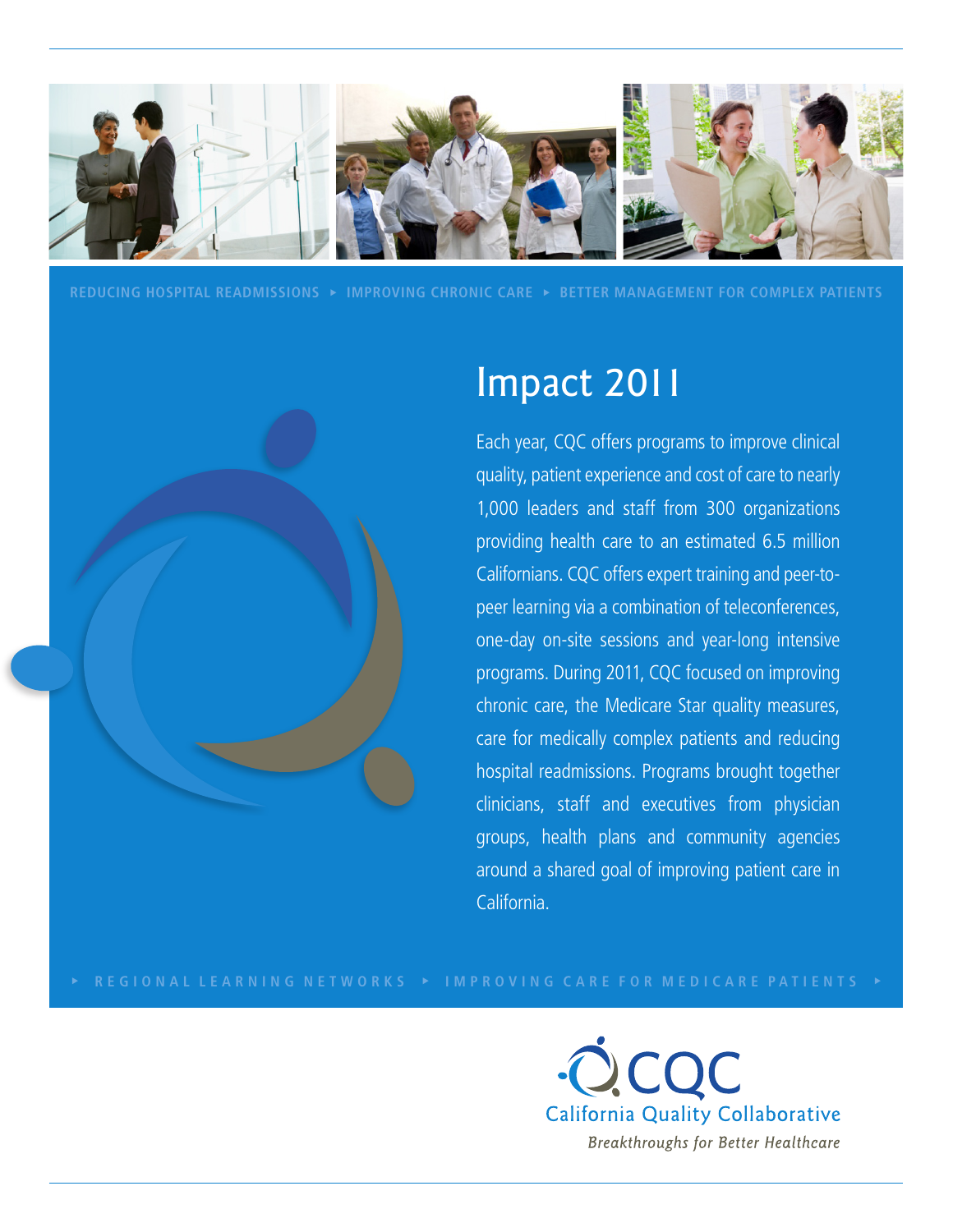

# Reducing Hospital Readmissions

**Why:** A 2010 brief released by the National Priorities Partnership estimates that preventable hospital readmissions account for \$25 billion of wasteful health spending.<sup>1</sup> Preventable readmissions can negatively impact patients' quality of life and often reflect an absence of care coordination and information exchange among providers.

**How:** CQC partnered with Cynosure Health and the Gordon and Betty Moore Foundation to offer an Avoid Readmissions through Collaboration (ARC) program that brought together California hospitals and their partners in the community to prevent readmissions. In 2011 ARC:

- $\triangleright$  Hosted quarterly on-site learning sessions in Oakland for 52 hospitals and hospital partners to understand existing evidence-based models to reduce readmissions.
- $\triangleright$  Led participants through a self-assessment and tailored action plan.
- $\triangleright$  Facilitated intensive support including coaching and access to planning grants.
- $\triangleright$  Fostered exchanges among program participants and exposure to new ideas through national experts.
- $\triangleright$  Empowered participants to be presenters, teachers and champions within their facility to spread change.

**Results:** With 18 months worth of data available, hospitals participating in the program have already reduced their average rate of readmissions from 13 percent to 11 percent – a 15 percent decrease – preventing admissions for 300 patients per month.

**Next Steps:** ARC will continue in 2012 with the goal of reducing 30 and 90-day readmission rates by 30 percent by 2013.



# Improving Chronic Care

**Why:** Cardiovascular disease and diabetes represent the first, third and seventh leading causes of death in the United States.<sup>2</sup> Although there are widely accepted care guidelines for diabetes and heart disease, gaps between recommendations and the care provided persist. In California, 2011 reporting year data from the Integrated Healthcare Association's (IHA) P4P program for over 200 physician groups shows a wide variation in performance for the comprehensive diabetes care measures. Optimal diabetes care performance ranged from zero to 60 percent, indicating that even in the best groups, just over half of patients with diabetes received optimal care.

**How:** CQC developed an intensive 15-month Chronic Care Collaborative to assist provider organizations to measurably improve diabetes and heart disease measures for patients in areas of California with the poorest data outcomes. In 2011 CQC:

- $\triangleright$  Hosted four on-site meetings for participants from five physician groups, caring for 250,000 patients, to implement multiple changes based on the Chronic Care Model.
- $\triangleright$  Trained participants on implementing and leveraging data systems to identify and act on gaps in care, evidence-based practices to improve diabetes and heart care, and techniques to engage physicians in change.
- $\triangleright$  Supported groups as they implemented pilot tests and spread changes in their networks through bi-weekly coaching calls and two on-site visits to each provider group.

**Results:** The participating groups nearly doubled the number of patients meeting blood pressure targets, and closed the gap by 20 percent for seven of the eight target measures for diabetes and heart disease. These improvements in chronic care impacted more than 13,000 patients with diabetes.

**Next Steps:** In 2012 CQC expanded this work by launching the Compass Program, an ambitious collaborative to improve key chronic care measures that appear on multiple measure sets for both Medicare and commercial populations.

*I am especially proud that this is a collaborative approach with the physician organizations, health plans, CQC and community advocacy partners. It is an open exchange of real problems and real solutions. Each group can point to an improvement related to quality and/or service as a result of CQC.* — Howard Saner, CEO, Riverside Physician Network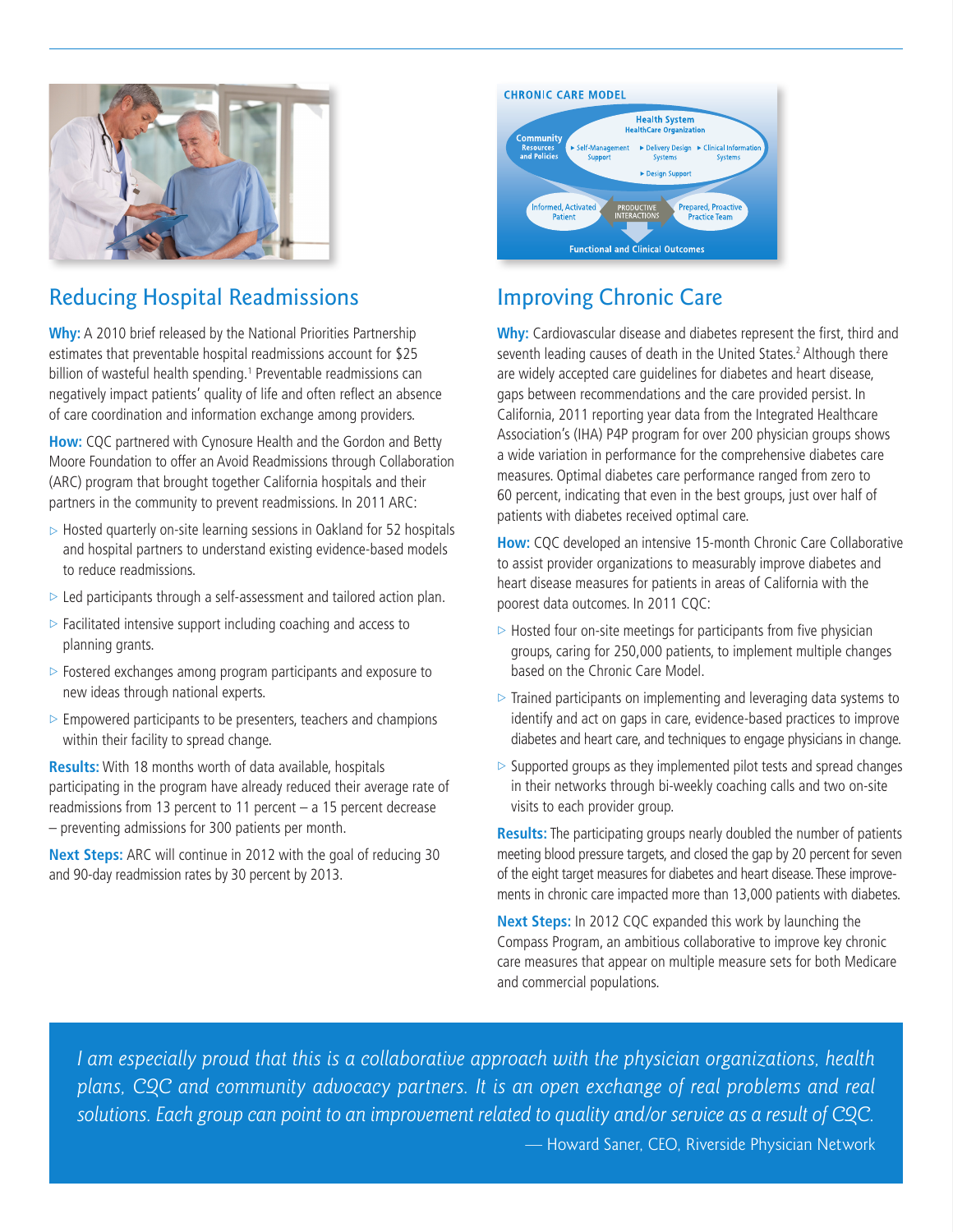

### Better Management for Complex Patients

**Why:** The average per capita spending for patients living with four chronic conditions is 10 times higher than those without a chronic condition.3 While much is known about how to care for patients with one chronic condition, less is known about how to manage high-cost patients with multiple and complex chronic conditions.

**How:** CQC partnered with the California HealthCare Foundation (CHCF) to convene a Complex Care Management Action Community, comprised of eight leading California organizations that are working to redesign and improve care for patients with multiple chronic conditions, limited functional status and psychosocial needs, who account for a disproportionate share of health care costs and utilization. In 2011 CQC and CHCF:

- $\triangleright$  Facilitated peer learning among eight organizations to share and test improvements in care that lead to better health outcomes at lower cost.
- $\triangleright$  Compiled learning on common changes across participating organizations, including strengthening approaches to risk stratification of patients, developing more robust measurement strategies, improving care transitions, tightening care coordination through improved communication and redesigning care team models.

**Results and Next Steps:** CQC developed a comprehensive toolkit to spread the Action Community learning to other organizations in California in 2012. The toolkit is available for download on CQC's website (www.calquality.org).



#### Regional Learning Networks

**Why:** Publicly reported measures of clinical care and patient experience for organizations in Riverside and San Bernardino Counties (AKA the Inland Empire), have historically lagged far behind state averages.

**How:** CQC continued to host the Inland Quality Collaborative (IQC), an effort started in 2007 which brought together Inland Empire physician groups, health plans and the California Association of Physician Groups to improve patient care for the 1.5 million commercial patients living in the Inland Empire. Throughout this program CQC:

- $\triangleright$  Hosted quarterly on-site sessions for physician groups, health plans and community agencies in the region to foster peer-to-peer exchange of ideas and approaches to improve patient care.
- $\triangleright$  Sponsored one-day training sessions on aspects of quality improvement.
- $\triangleright$  Sponsored dinner sessions among health care executives on the case for care improvement.
- $\triangleright$  Facilitated regional conferences showcasing efforts to improve patient care.

#### **Results:**

- $\triangleright$  Progress was tracked using the following IHA P4P measures: HbA1c testing, HbA1c control, LDL testing and LDL control in coronary artery disease.
- $\triangleright$  Data shows improvement in the Inland Empire outpaced all but one region in the state, improving care for 700,000 patients.

**Next Steps:** Now that the many Inland Empire groups have reached or surpassed the state mean on key measures, the IQC has been sunsetted and Inland groups are joining state-wide programs offered by CQC.

1 Compact Action Brief: A Roadmap For Increasing Value in HealthCare. Preventing Hospital Readmissions: A \$25 Billion Opportunity. National Priorities Partnership, November 2010.

2 Healthy People 2020 website – www.healthypeople.gov

3 *Care management of patients with complex health care needs.* By Thomas Bodenheimer, MD, MPH and Rachel<br>Berry-Millett, BA. Robert Wood Johnson Foundation Research Synthesis Project Report No. 19, December 2009.

*The nature of the job is that everyone needs something done now; it's easy to be frantic and less intentional. To have someone tutor you through a vision helps* ... *CQC's Action Community helped to keep us moving forward with a plan, and to be less reactive, more proactive and intentional.* 

— Maria De Lima, MD, High Desert Medical Group